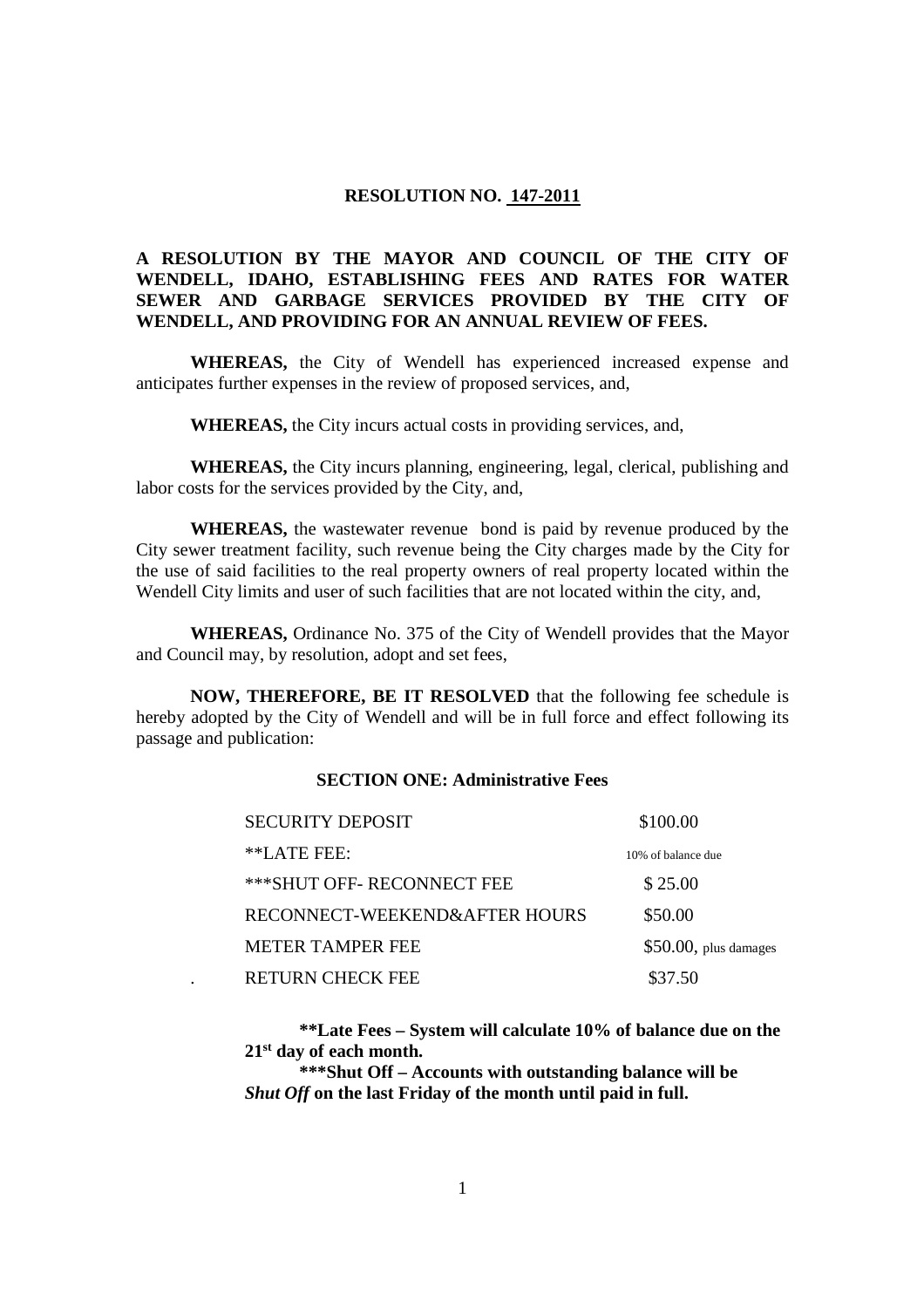| <b>WATER RATE - RESIDENTIAL</b><br>(A) Residential Service<br>Plus \$1.00 per 1000 gals.            | \$16.48                                       |
|-----------------------------------------------------------------------------------------------------|-----------------------------------------------|
| WATER RATE – COMMERCIAL<br>(A) Commercial Service<br>Plus \$1.75 per 1000 gals.                     | \$32.96                                       |
| <b>BULK HYDRANT WATER</b>                                                                           | \$1.50 per 1000gals                           |
|                                                                                                     |                                               |
| <b>SEWER RATE -RESIDENTIAL</b><br><b>WASTE WATER BOND REPAYMENT</b>                                 | \$19.31<br>\$32.19<br>\$51.50<br><b>Total</b> |
| <b>SEWER RATE - COMMERCIAL</b><br>WASTEWATER BOND REPAYMENT (MINIMUM)<br>Plus \$1.00 per 1,000 gals | \$21.37<br>\$32.19<br><b>Total</b><br>\$53.66 |
| <b>BASIC GARBAGE RATE</b>                                                                           | \$7.35                                        |

**SECTION TWO: Utility Fees** 

2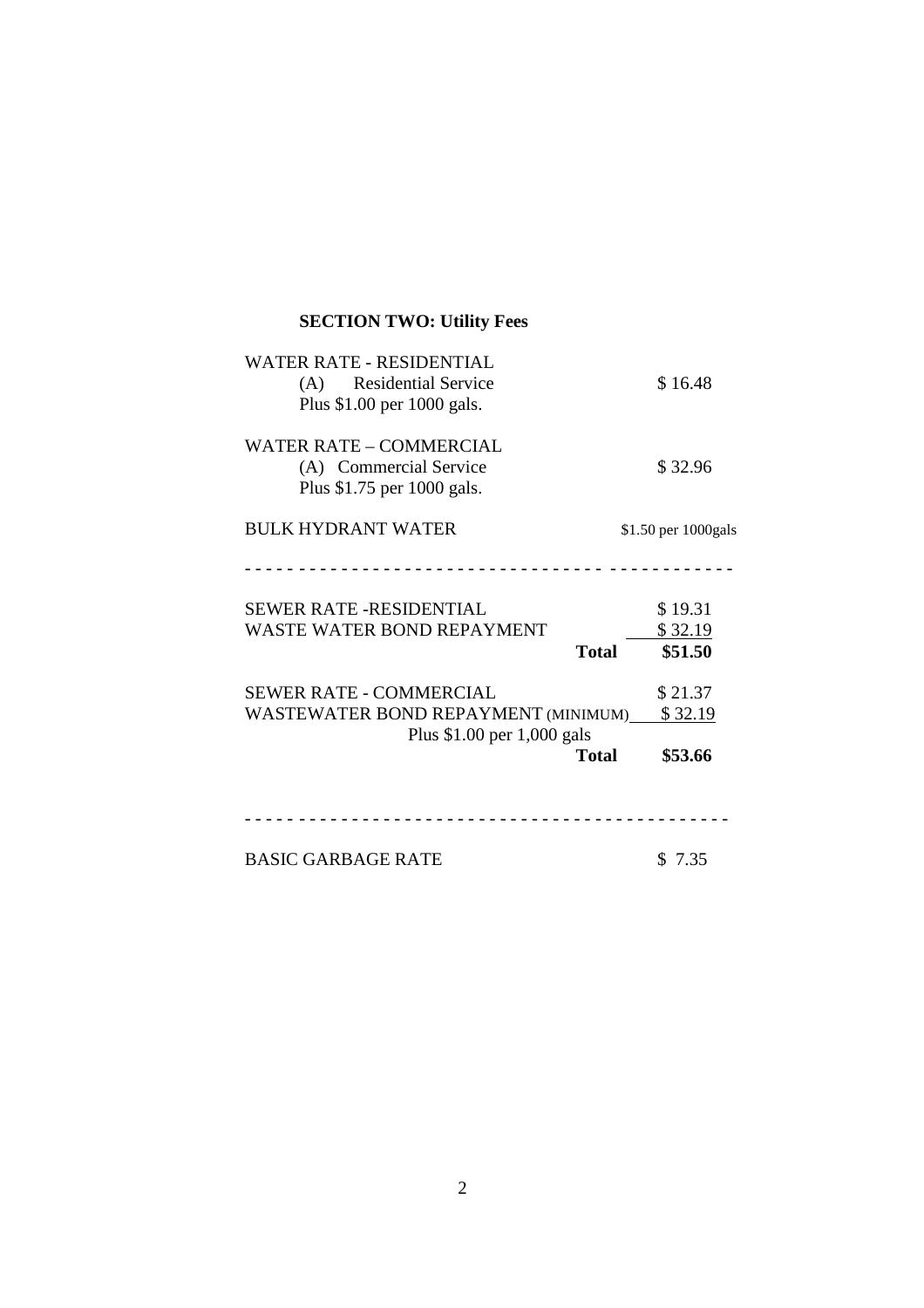## (A)Residential

 Residential Customers will be charged one-1 Base Rate. Multi-Family Dwelling on one meter shall be charged one-1 Base Rate per unit.

#### (B)Commercial

 Commercial Customers shall be charge according to their Equivalent Residential Units (ERU) as outlined in the City of Wendell 2007 Wastewater Facilities Plan. Commercial Customers not listed in the 2007 Wastewater Facilities Plan shall have their ERU's figured by the formula set out below. In addition to the ERU fee Commercial Customers will also be assessed a \$1.00 per 1,000 gallons of water through a meter.

> Formula: Average monthly residential water through meter divided by the average monthly water through the meter of a commercial customer equals number of ERU's.

> Average monthly residential water through meter shall be figured by using 12 consecutive months of residential water usage divided by the number of residential customers divided by 12 equaling the average residential water through meter.

> A Commercial Customer may have their ERUs reviewed once annually if requested in writing.

> Appeal of ERU's: A commercial customer may appeal the amount of ERU's to the City of Wendell by filing a written notice with the City Clerk of the reason for the customers appeal. If the customer is unable to reach an agreement with the City Clerk they may appeal to the City Council at the next regular council meeting. The City Clerk and City Council shall make their decision of the appeal based only on ERU's.

#### (C) Industrial

 Industrial Customers of the City of Wendell shall enter into a Discharge Agreement. Said Discharge Agreement will be prepared by an Engineer chosen by the City of Wendell and paid for by the customer.

## **UTILITY CONNECTION COSTS**

A utility impact connection fee of \$1,250 for water, as well as, an additional\$1,250 for sewer will be assessed to each property owner requesting services. Installation of meter charges are established in Appendix 'A' attached and by this reference incorporated within this Resolution as if set forth in full.